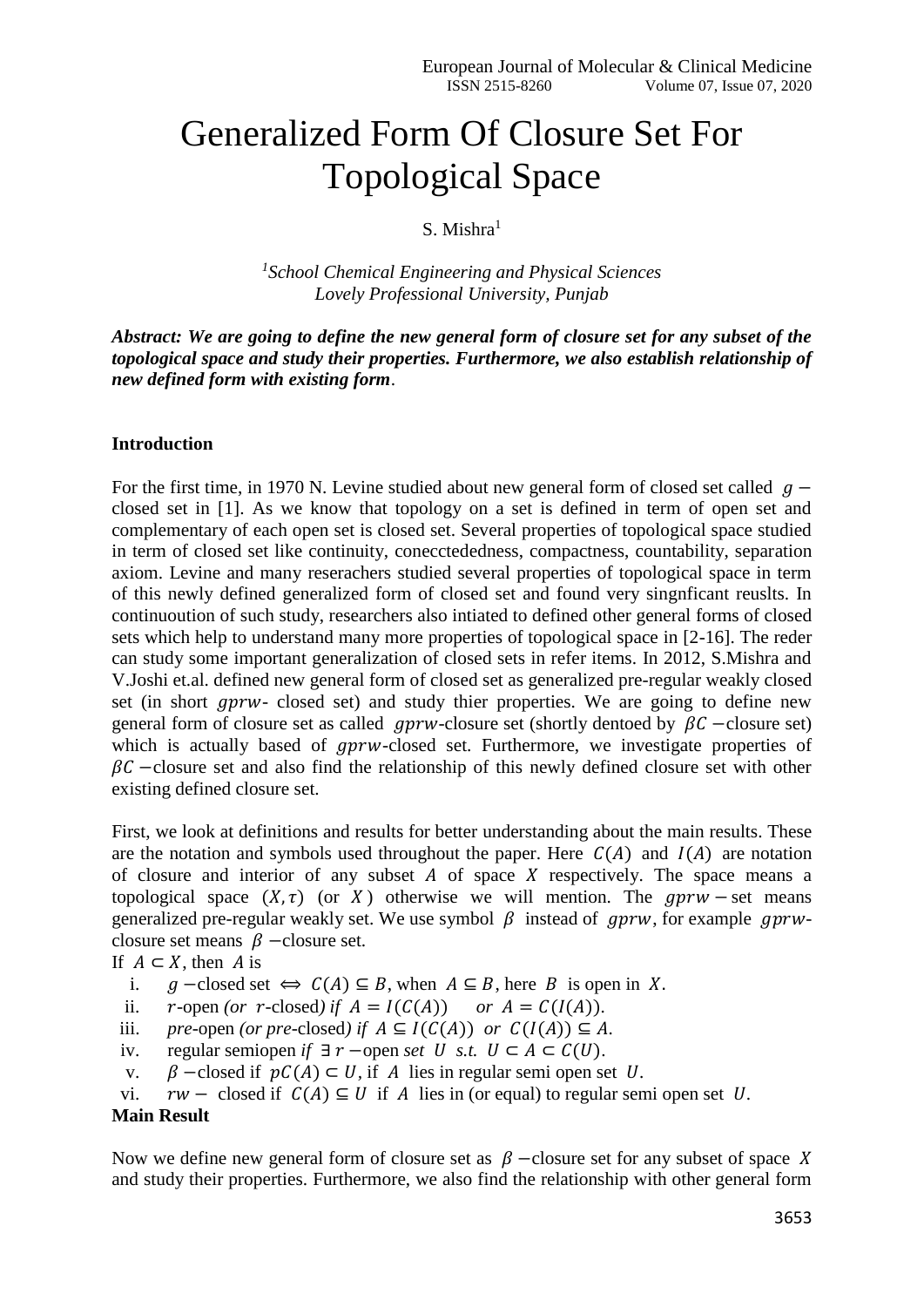of closed sets.

The  $\beta$  – **closure** of any subset U of space X is denoted by  $\beta C(U)$  and it the intersection of all  $\beta$  – closed set wheih containing U i.e.  $\beta C(U) = \bigcap \{F : U \subset$ *F*, where *F* is  $\beta$  – closed}.

**Theorem 1** For a space *X*,  $\beta C(X) = X$  and  $\beta C(\phi) = \phi$ .

*Proof.* Due to defintion of  $\beta$ -closure, X is the only  $\beta$ -closed lies in . Hence,  $\beta C(X)$  is equal to intersection of all the  $\beta$ -closed set lies in X i.e. =∩ {X} = X. That is  $\beta C(X) = X$ . Also due to the definition of  $\beta$ -closure,  $\beta C(\phi)$  is equal to the intersection of all the β-closed sets containing  $\phi$  that is  $\phi \cap$  any gprw-closed set lies in  $\phi$  is only  $\phi$ . Hence  $\beta C(\phi) = \phi$ .

**Theorem 2** For subset A of space  $X, A \subseteq \beta C(A)$ .

*Proof.* By the definition of  $\beta$ -closure that is the intersection of all  $\beta$ -closed sets lies in A, so it is quite obvious that A in contained in  $\beta C(A)$ .

**Theorem 3** For two subsets A and B of space X, where B is  $\beta$ -closed set s.t.  $A \subseteq B$ , *then*  $\beta C(A) \subset B$ .

*Proof.* As given that  $\hat{B}$  is  $\hat{B}$ -closed set lies in  $\hat{A}$   $\hat{B}C(A)$  is the intersection of all  $\beta$  –closed sets lies in A. So,  $\beta C(A)$  is lies in all  $\beta$  –closed set lies in A. Therefore, in particular  $\beta C(A) \subset B$ .

**Theorem 4** *For two subsets A and B of space X if*  $A \subseteq B$ *, then*  $\beta C(A) \subseteq \beta C(B)$ *.* 

*Proof.* As given that A and B be subsets of X and  $A \subseteq B$  so,  $BC(B) = \bigcap \{F: B \subseteq B\}$  $F \in GPRWC(X)$ , now when  $B \subset F \in GPRWC(X)$ , then  $\beta C(B) \subset F$ . As,  $\subset B$ ,  $A \subset F$  $B \subset F \in GPRWC(X)$ , also we have  $\beta C(A) \subset F$ . Therefore  $\beta C(A) \subset \bigcap \{F : B \subset F \in F\}$  $GPRWC(X) = gprw - cl(B)$ . Here  $GPRWC(X)$  means the collection of all  $\beta$  – closed set for space  $X$ .

**Theorem 5** For *any subset A of space*  $\chi$ *,*  $\beta C(A) = \beta C(\beta C(A))$ 

*Proof.* As given that A be a subset of X and we have  $\beta C(A) = \bigcap F: A \subseteq F \in$  $GPRWC(X)$ . When  $A \subseteq F \in GPRWC(X)$ . Then  $C(A) \subseteq F$ . Since F is  $\beta$ -closed set containing  $\beta C(A)$ , by standard result  $\beta C(\beta C(A)) \subset F$ . Now  $\beta C(\beta C(A)) \subset \bigcap \{F: A \subset F\}$  $\in$  GPRWC(X)} =  $\beta C(A)$ . Hence  $\beta C(\beta C(A)) = \beta C(A)$ .

**Theorem 6** For a  $\beta$  –closed subset A of X,  $\beta C(A) = A$ .

*Proof.* As given that A be a  $\beta$  --closed subset of X and since  $A \subset \beta C(A)$ . Also  $A \subset A$ and A is  $\beta$ -closed. By standard result  $\beta C(A) \subset A$ . Hence  $\beta C(A) = A$ .

Conversely of the above result is false, for example.

**Example 7** *If*  $X = \{1,2,3,4\}$  *be a space where topology is*  $\tau = \{\phi, X, \{1\}, \{2\}, \{1,2\},\}$  $\{1,2,3\}$ *. The collection of all*  $\beta$ *-closed sets is*  $\{\phi, X, \{3\}, \{4\}, \{1,2\}, \{3,4\}, \{1,2,3\},\}$  ${2,3,4}$ *,*  ${1,3,4}$ *,*  ${1,2,4}$ *}. If we take*  $A = \{1\}$  *then gprw* –  $cl({1}) = \{1\}$ *. But*  $A = \{1\}$  *is not aprw-closed, since collections of all pre-closed and regular semi open sets is*  ${\phi$ , *X*, {3}*,* {4}*,* {3,4}*,* {2,3,4}*,* {1,3,4}}*, and* {*, ,* {1}*,* {2}*,* {2,3}*,* {1,3}*,* {2,4}*,* {1,4}*,*   ${2,3,4}$ ,  ${1,3,4}$ . Now we have regular semi open set  ${1}$  *containing A, but pcl*( $A =$  ${1}$  = {1,3,4} *is not contained in* {1}.

**Theorem 8** *For two subsets A and B of space X,*  $BC(A \cap B) \subset BC(A) \cap BC(B)$ *.* 

*Proof:* As given that A and B are two subsets of space X, as we know that  $A \cap B \subset A$  and  $A \cap B \subset B$  this shows that  $\beta C(A \cap B) \subset \beta C(A)$  and  $\beta C(A \cap B) \subset \beta C(B)$ . Hence  $\beta C(A \cap B) \subset \beta C(A) \cap \beta C(B).$ 

**Theorem 9** *If PC(X) is closed under finite union where PC(X) be the family of all pre closed set in X, then the family of all generalized pre regular weakly closed in X denoted as* () *is closed under finite union.* 

*Proof.*  $PC(X)$  is given to be closed under finite union, and let  $A$  and  $B$  belong to  $GPRWC(X)$  and  $A \cup B \subset U$ , here U is regular semi open in X, so  $A \subset U$  and  $B \subset U$ .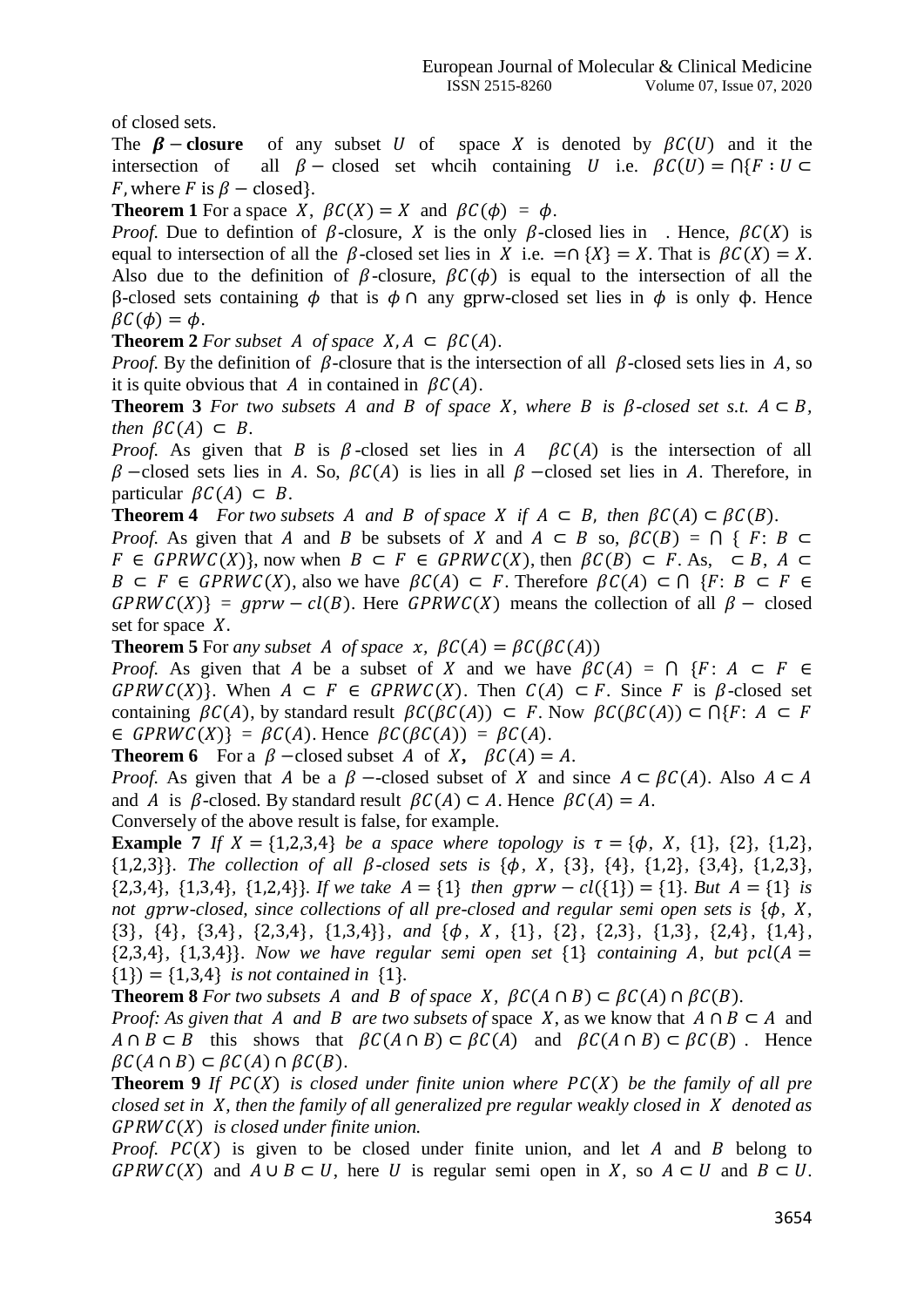Therefore  $\text{pcl}(A) \subset U$  and  $\text{pcl}(B) \subset U$ , this shows that  $\text{pcl}(A) \cup \text{pcl}(B) \subset U$ . By hypothesis  $\text{pc} \mathcal{U}(A \cup B) \subset U$ . That means  $A \cup B$  is also  $\beta$ -closed set, so we can conclude that  $GPRWC(X)$  is closed under finite union.

**Theorem 10** For two subsets A and B of space X,  $\beta C(A \cup B) = \beta C(A) \cup \beta C(B)$ .

*Proof.* As given that A and B are two subsets of space X, clearly  $A \subset A \cup B$  and also  $B \subset A \cup B$ . So we have  $\beta C(A) \subset \beta C(A \cup B)$  and  $\beta C(B) \subset \beta C(A \cup B)$ . Hence we got  $\beta C(A) \cup \beta C(B) \subset \beta C(A \cup B)$ . Now we shall prove the reverse inequality so in that context let  $x \in \beta C(A \cup B)$  and suppose that x does not belong to  $\beta C(A) \cup \beta C(B)$ , then there exist  $\beta$  –closed set  $A_1$  and  $B_1$  with  $A \subset A_1$ ,  $B \subset B_1$  and  $x \in A_1 \cup B_1$  so we have  $A \cup B \subset$  $A_1 \cup B_1$  and since the space is given to be closed under finite union therefore  $A_1 \cup B_1$  is gprw-closed set by  $x \in A_1 \cup B_1$ . Thus x doses not belong to  $\beta C (A \cup B)$ . Which is a contradiction to  $x \in \beta C(A \cup B)$ . So we got  $\beta C(A \cup B) \subset \beta C(A) \cup \beta C(B)$ . Hence  $\beta C(A \cup B)$  $B$ ) =  $\beta C(A) \cup \beta C(B)$ .

**Theorem 11** For subset A of space  $X, \beta C(A) \subset C(A)$ .

*Proof.* Since  $A \subset X$ , so  $C(A) = \bigcap \{F \subset X : A \subset F \in C(X)\}$  where  $C(X)$  be the family all closed sets in X. If  $A \subset F \in C(X)$  then  $A \subset F \in GPRWC(X)$ . Beacuse all closed set is  $\beta$  – closed set. That is  $\beta C(A) \subset F$ . So,  $\beta C(A) \subset \bigcap \{F \subset X : A \subset F \in C(X)\} = cl(A)$ . Therefore,  $\beta C(A) \subset C(A)$ .

**Remark 12** *Reverse inequality does not hold in the above theorem, for example.* 

**Example 13** The set  $X = \{1,2,3,4\}$  *space with*  $\tau = \{\phi, X, \{1\}, \{2\}, \{1,2\}, \{1,2,3\}\}$ *. Now if we take*  $A = \{1\}$  *then*  $\beta C(A) = \{1\}$ *, but*  $cl(A) = \{1,3,4\}$ *. Hence we can see that*  $cl(A)$ *is not contained in*  $\beta C(A)$ *.* 

**Theorem 14** For subset A of space  $X, \beta C(A) \subset \text{pcl}(A)$ , where  $\text{pcl}(A)$  is given by  $\text{pcl}(A)$  $= \bigcap \{ F \subseteq X : A \subseteq F \in PC(X) \}$  *where PC(X) is the collection of every pre closed sets in X.* 

*Proof.* Since  $A \subset X$ , so,  $\text{pcl}(A) = \bigcap \{ F \subset X : A \subset F \in \text{PC}(X) \}$  where  $\text{PC}(X)$ be the family all pre-closed sets in X. If  $A \subseteq F \in PC(X)$  then  $A \subseteq F \in GPRWC(X)$ . Since all pre closed set is  $\beta$ -closed set. That is  $\beta C(A) \subset F$ . So,  $\beta C(A) \subset \bigcap \{F \subset X : A\}$  $\subset$   $F \in PC(X)$  } =  $pcl(A)$ . Therefore,  $\beta C(A) \subset pcl(A)$ .

**Theorem 15** For subset A of space  $X, BC(A) \subseteq W - C(A)$ , here  $W - C(A)$  is defined as  $∩{ F ⊂ X: A ⊂ F ∈ WC(X)}$  where  $WC(X)$  is the collection of all w -closed sets in *.* 

*Proof.* Since  $A \subset X$ , so, we have  $w - C(A) = \bigcap \{F \subset X : A \subset F \in WC(X)\}\)$ . If  $A \subset$ F and F is w-closed subset of X, then  $A \subseteq F \in GPRWC(X)$ , since all w-closed set is  $\beta$ -closed set in X. That is  $\beta C(A) \subset F$ . So,  $\beta C(A) \subset \bigcap \{F \subset X: A \subset F \in WC(X)\}$  =  $W - C(A)$ . Therefore,  $\beta C(A) \subseteq W - C(A)$ , for an arbitrary subset A of topological space  $X_{\cdot}$ 

**Remark 16** *Reverse inequality in the above theorem does not hold, for example.* 

**Example** The set  $X = \{1,2,3\}$  *is space where topology is*  $\tau = \{\phi, X, \{1\}, \{2\}, \{1,2\}\}$  *and if we take*  $A = \{1\}$  *then*  $W - cl(A) = \{1,3\}$ *, but*  $\beta C(A) = \{1\}$ *. Hence w*-closure is not *contained in*  $\beta$ *-closure.* 

**Theorem 18** For subset A of space X,  $\beta C(A) \subset rw - C(A)$  here  $rw - C(A)$  is given by  $rw - C(A) = \bigcap \{ F \subset X : A \subset F \in RWC(X) \}$ , where RWC(X) is the family of all *regular w −<i>closed sets in X*.

*Proof.* Since  $A \subseteq X$ , and rw-closure set tell us that,  $rw - C(A) = \bigcap F \subseteq X$ :  $A \subseteq$  $F \in RWC(X)$ . If  $A \subseteq F$  and F is rw-closed subset of X, then  $A \subseteq F \in GPRWC(X)$ , since all rw-closed set is  $\beta$ -closed set in X. That is  $\beta C(A) \subset F$ . So,  $\beta C(A) \subset \bigcap \{F \subset$  $X: A \subseteq F \in RWC(X) = rw - CA$ . Hence  $\beta C(A) \subseteq rw - C(A)$ , for an arbitrary subset  $A$  of topological space  $X$ .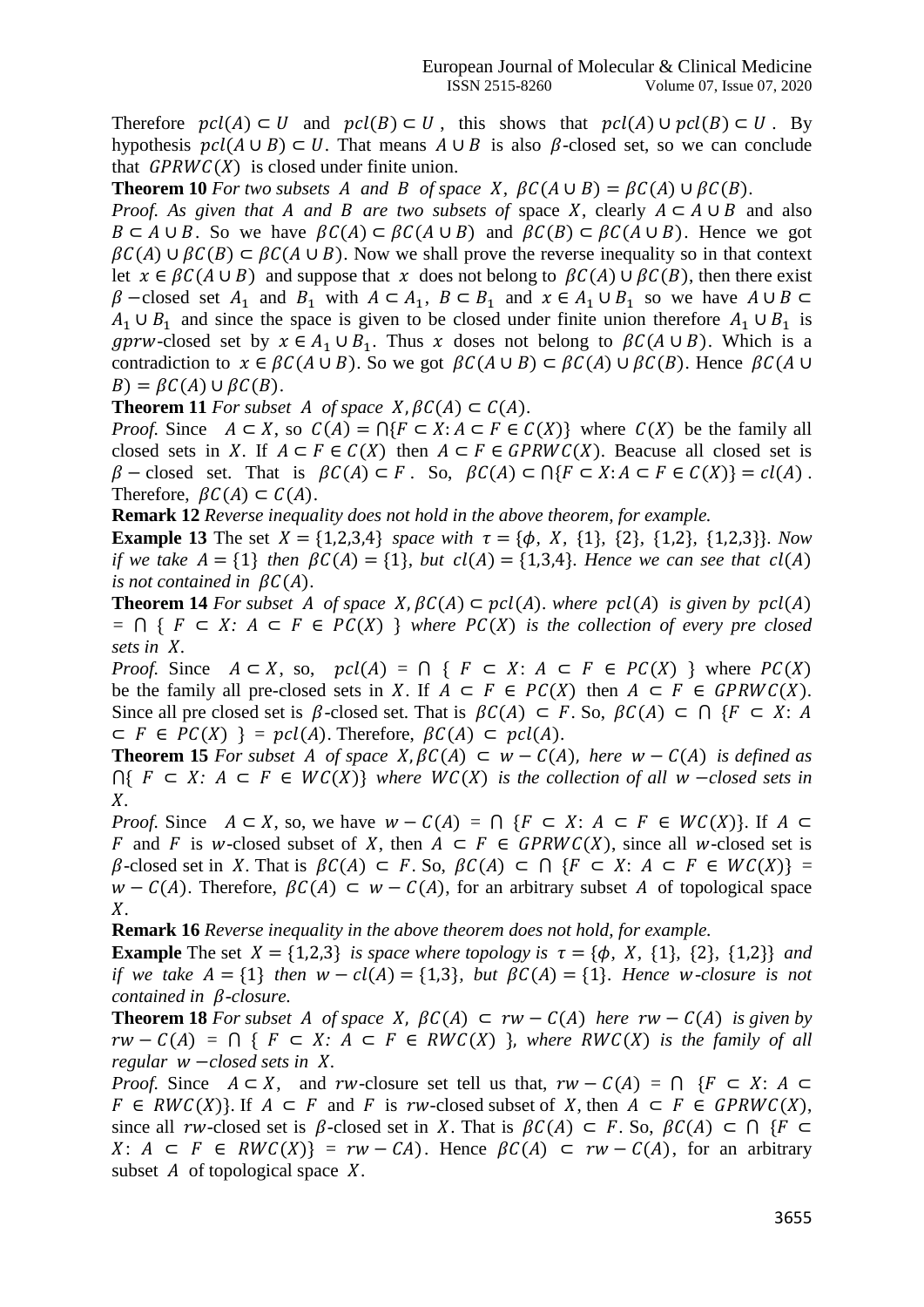**Theorem 19** For subset A of space  $X, \beta C(A) \subset \text{rcl}(A)$  where  $\text{rcl}(A)$  is given by  $\text{rcl}(A)$  $= ∩$  { $F ⊂ X$ :  $A ⊂ F ∈ RC(X)$  *where RC(X) is the family of all r -closed sets in X. Proof.* Since  $A \subset X$  and regular closure set tell us that,  $rC(A) = \bigcap \{F \subset X: A \subset F\}$  $\in RC(X)$  }. If  $A \subseteq F$  and F is regular closed subset of X, then  $A \subseteq F \in GPRWC(X)$ , since all regular closed set is  $\beta$ -closed set in X. That is $\beta(A) \subset F$ . So,  $\beta C(A) \subset \bigcap \{F \subset$  $X: A \subseteq F \in RC(X)$  } =  $rC(A)$ .

**Theorem 20** For subset A of space X,  $\beta C(A) \subset \Pi - C(A)$  where  $\Pi - C(A)$  is given by  $\Pi - C(A) = \bigcap \{ F \subset X : A \subset F \in \Pi C(X) \}$  where  $\Pi C(X)$  is the collection of all  $\Pi$ -closed sets in X.

*Proof.* Since  $A \subset X$  and  $\Pi$ -closure tell us that,  $\Pi - C(A) = \bigcap \{F \subset X : A \subset F \in$  $\Pi C(X)$ . If  $A \subseteq F$  and F is  $\Pi$ -closed subset of X, then  $A \subseteq F \in GPRWC(X)$ , since all Π-closed set is β-closed set in X. That is  $βC(A) ⊂ F$ . So,  $βC(A) ⊂ ∩ {F ⊂ X: A ⊂}$  $F \in \Pi C(X) = \Pi - cl(A).$ 

**Theorem 21** For subset A of space X,  $gpr - C(A) \subset BC(A)$  here  $gpr - C(A)$  is *defined as*  $gpr - C(A) = \bigcap \{F \subset X : A \subset F \in GPRC(X)\}$  *where*  $GPRC(X)$  *is the family of all generalized p- regular closed sets in X.* 

*Proof.* Since  $A \subseteq X$  and  $\beta$ -closure set tell us that,  $\beta C(A) = \bigcap \{F \subseteq X : A \subseteq F \in$  $GPRWC(X)$ . If  $A \subseteq F$  and F is  $\beta$ -closed subset of X, then  $A \subseteq F \in GPRC(X)$ , since all  $\beta$ -closed set is gpr-closed set in X, i.e.  $qpr - C(A) \subset F$ . So,  $qpr - C(A) \subset \bigcap \{F\}$  $\subset X$ :  $A \subset F \in GPRWC(X) = BC(A)$ . Hence  $apr - C(A) \subset BC(A)$ , for an arbitrary subset  $A$  of topological space  $X$ .

**Theorem 22** *For any*  $x \in X$ *, and also*  $x \in BC(A)$  *where A is subset of a topological space X iff*  $V \cap A \neq \emptyset$ ,  $\forall \beta$ -open set V containing *x*.

*Proof.* Assume that  $x \in X$ , and also  $x \in BC(A)$  where A is subset of a topological space X, then we show that  $V \cap A \neq \phi$ ,  $\forall \beta$ -open set V containing x. Suppose there exist  $\beta$ -open set V containing x s.t.  $V \cap A = \phi$ . Then  $A \subset X \setminus V$  and  $X \setminus V$  is  $\beta$ -closed set. We have  $\beta C(A) \subset X \backslash V$ . This shows  $x \subset \beta C(A)$ , which is a contradict or assumption, hence  $V \cap A \neq \phi$  for every  $\beta$ -open set V containing x. Conversely, when  $V \cap A \neq \phi$ ,  $\forall \beta$ -open set V containing x. To thow that  $x \in \beta C(A)$ , suppose x does not belong to  $\beta C(A)$ . Then there exist  $\beta$ -closed subset F lies in A s.t.  $x \in F$ . So,  $x \in X \backslash F$  and  $X \backslash F$  is  $\beta$ -open. Also  $(X \ F) \cap A = \phi$ , which contradict our assumption, so  $x \in \beta C(A)$ .

**Theorem 23** *If*  $A \subseteq X$ *, then* 

- 1.  $(\eta I(A))^c = \beta C(A^c)$ , where  $\eta I(A)$  means  $\beta$  –interioer of A.
- 2.  $\eta I(A) = (\beta C(A^c))^c$ .
- 3.  $\beta C(A) = (\eta I(A^c))^c$ .

#### *Proof.*

1. Let  $x \in (\eta I(A)))^c$  that means x does not belong to  $\eta I(A)$ . So from this we can conclude that every *n*-open set U containing x is s.t. U is not lies in A, or we can say that *U* ∩  $A^c \neq \phi$ . By standard result  $x \in \beta C(A^c)$ . Therefore  $(\eta I(A))^c \subset \beta C(A^c)$ . Now we prove the reverse inequality for that let us take an arbitrary element  $x \in \beta C(A^c)$  then by standard result every  $\beta$ -open set U containing x is s.t.  $U \cap A^c \neq \phi$ , i.e. all  $\beta$  -open set U containing x is s.t. U does not lies in A. Due to  $\eta$ -interior of A, x does not belong to  $\eta I(A)$ , that means  $x \in (\eta I(A))^c$  and  $(\eta I(A))^c \supset \beta(A^c)$  thus  $(\eta I(A))^c = \beta C(A^c)$ .

2. By taking complement on the both sides of the first part we get  $((\eta I(A))^c)^c$  =  $(\beta C(A^c))^c$  that is  $\eta I(A) = (\beta C(A^c))^c$ .

3. By replacing  $A^c$  by A in part (1) we get  $(\eta I(A^c))^c = \beta C((A^c)^c)$  that is  $\beta C(A) =$  $(\eta I(A^c))^c$ .

*Remark: For space X then*  $\tau_g^{**} = \{ V \subset X : \beta C(X \setminus V) = X \setminus V \}.$ 

**Theorem 24** *If GPRWO(X, t) is a topology, then*  $\tau_g^{**}$  *is also a topology on the same space*